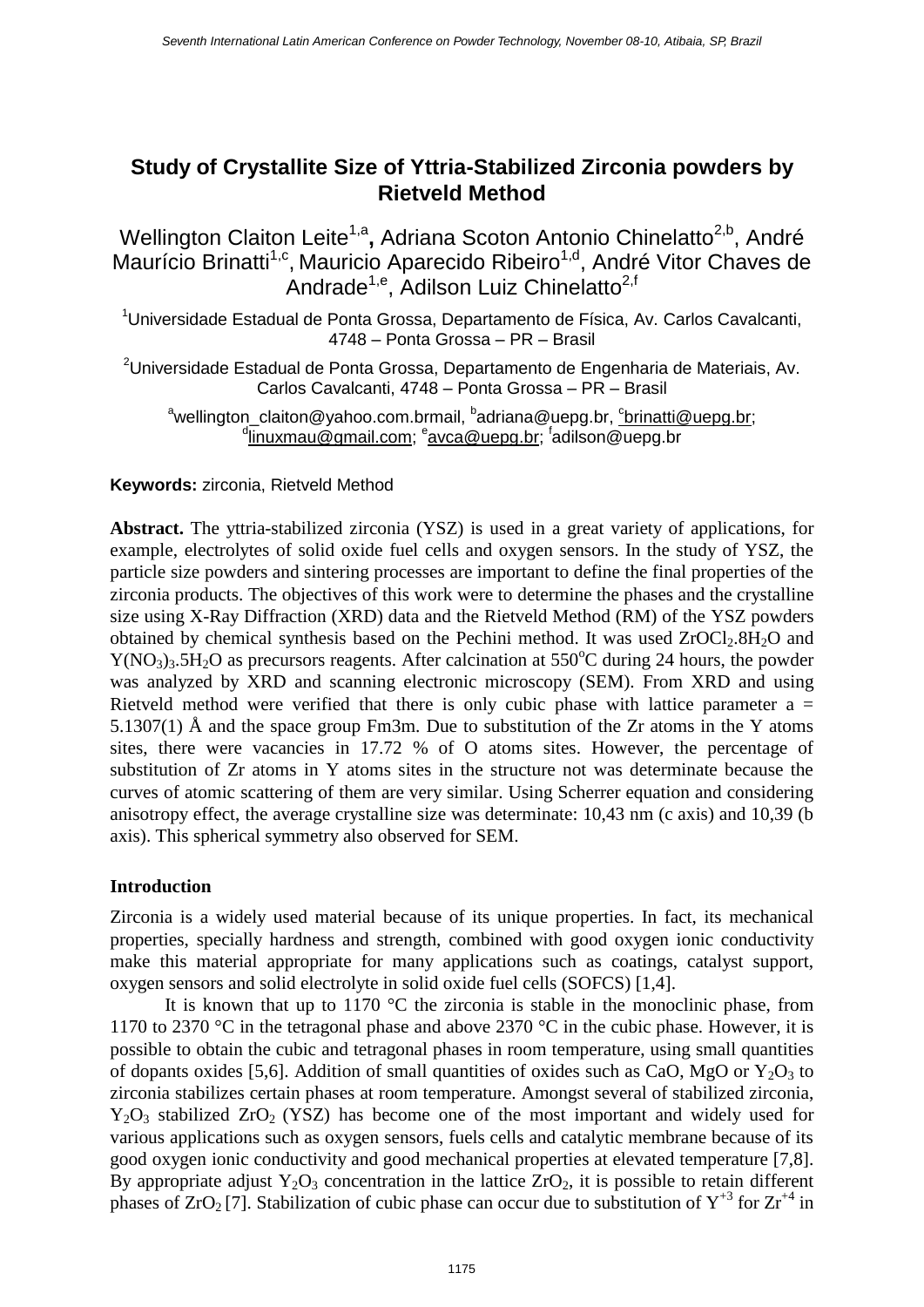the cubic structure; the substitution of the Zr atoms generates oxygen vacancies in the cubic structure [6].

Several chemical and physics methods have been adopted to synthesize cubic  $ZrO<sub>2</sub>$ , such as thermal decomposition, hydrothermal route, sol-gel method, chemical evaporation [6,9-12]. These methods generally produce powders with different morphology, chemical composition, and crystallite size. These powders characteristics are important because they determine final microstructure of zirconia ceramics and consequently its properties.

The objectives of this work were to determine the phases and the crystalline size using X-Ray Diffraction (XRD) data and the Rietveld Method (RM) of the YSZ powders obtained by chemical synthesis based on the Pechini method.

To analyze the zirconia applications it is important to know the physical characteristics of the crystalline structure of this, which the percentile of generated vacancy of oxygen due to substitution of Zr for Y, the percentile of atoms of Zr that are substituted by the of Y and the crystallite size are formed in the calcination process.

The Rietveld method (RM) is widely used in polycrystalline crystallography and materials science. It is a least-square whole-pattern-fitting structure refinement method, performed until the best fit is obtained between the complete observed powder diffraction pattern and entire calculated pattern. This whole calculated pattern is based on the simultaneously refined models for composition and crystal structure of each phase, diffraction optic effects, instrumental factors and other specimen characteristics that can be modeled. [13,14,15].

In the RM a reflection profile function approximates the instrumental and samples features [15]. The profile function chosen in this work is the function Modified Thompson-Cox-Hastings pseudo-Voigt [16], given by the equation (1).

$$
\Phi \text{PVTCH} = \eta \text{L} + (1 - \eta) \text{G} \tag{1}
$$

where L and G are Lorentz and Gauss functions, respectively, η is the mixing parameter that takes into consideration the components of the Gauss and Lorentz full-width-at-half-maxima (FWHM) of the diffraction peak profile. P. W Stephens [17] proposed a phenomenological model for the anisotropic broadened of the profile, considering a distribution of the metric parameters of the lattice. The determination of the crystallite size is carried out by the equations 2 and 3.

$$
p \parallel = \frac{18000k\lambda}{\pi(X + X_e)}
$$
 (2)

$$
p \perp = \frac{18000k\lambda}{\pi X} \tag{3}
$$

where k is the Scherrer constant,  $X$  and  $X<sub>e</sub>$  are the coefficients of anisotropic broadened due to distribution of the crystallite sizes [18].

#### **Experimental procedure**

The powders of yttrium-doped zirconia, with compositon  $ZrO<sub>2</sub> + 4.5\%$  mol  $Y<sub>2</sub>O<sub>3</sub>$ , were prepared using a chemical synthesis based on the Pechini method. In this method the zirconium oxychloride octahydrate  $(ZrOCl<sub>2</sub>.8H<sub>2</sub>O)$  and yttrium nitrate hexahydrate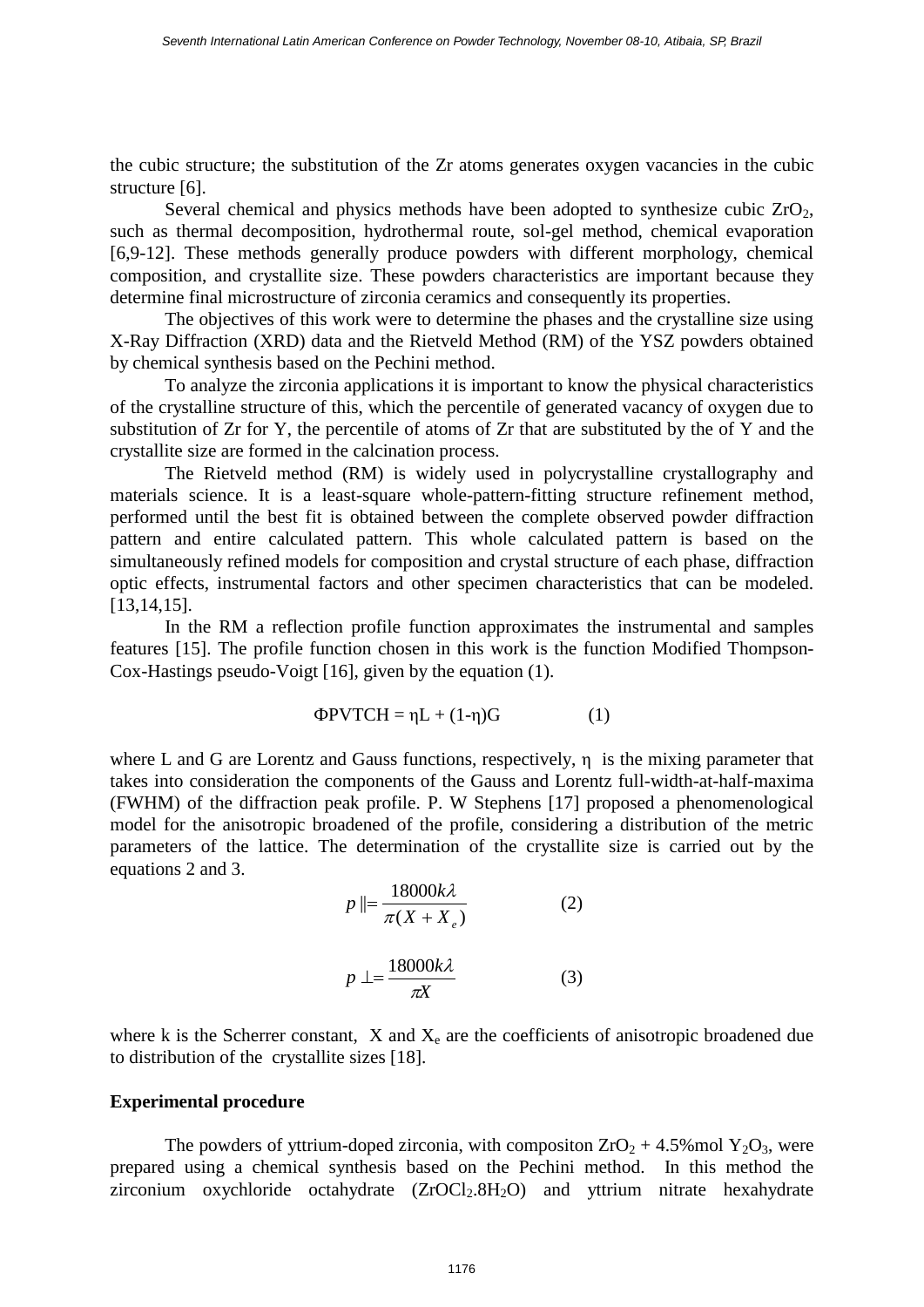$(Y(NO<sub>3</sub>)<sub>3</sub>$ .6H<sub>2</sub>O) were dissolved in formic acid (REAGEN), then polyethylene glycol was added (MW  $\approx$  1500 g / mol) (CRO). After complete dissolution of the polymer, the mixture remained under agitation for about 30 minutes. The resin was kept at 105 °C for 24 hours to remove water produced during the synthesis. The calcinations of the resin were carried out at  $550^{\circ}$ C for 24h.

After being calcined, powders were crushed in an agate mortar and were characterized by Scanning Electron Microscopy (SEM) and X-ray Diffraction (XRD) for the analysis of phase formation and measurement of crystallite size.

In order to use the RM, XRD data were collected using a Shimadzu - XRD-6000 diffractometer operating at 40 kV and 30 mA with  $CuKa$  radiation, in the step-scan mode over a range  $22^{\circ}$  -  $70^{\circ}$  2 $\theta$ , step size of  $0.02^{\circ}$  2 $\theta$  and a counting time of 2 s/step. The refinement Rietveld was applied using the program GSAS.

The morphology of  $ZrO<sub>2</sub>$  powders was examined using Shimadzu - SSX-550 scanning electron microscope (SEM).

### **Results and Discussion**

Figure 1 shows the result of the XRD pattern adjustments by RM (Rietveld refinement plot). It is possible to verify the behavior of the angular variation of FWHM of the diffraction peak, indicating the anisotropic behavior of FWHM in the profile, as presented in figure 2.



**Figure 1**: Rietveld refinement plot for the powder calcined at 550°C: in red is the calculated diffraction pattern, in black is the observed diffraction pattern and in blue is the difference among observed and calculated diffraction pattern.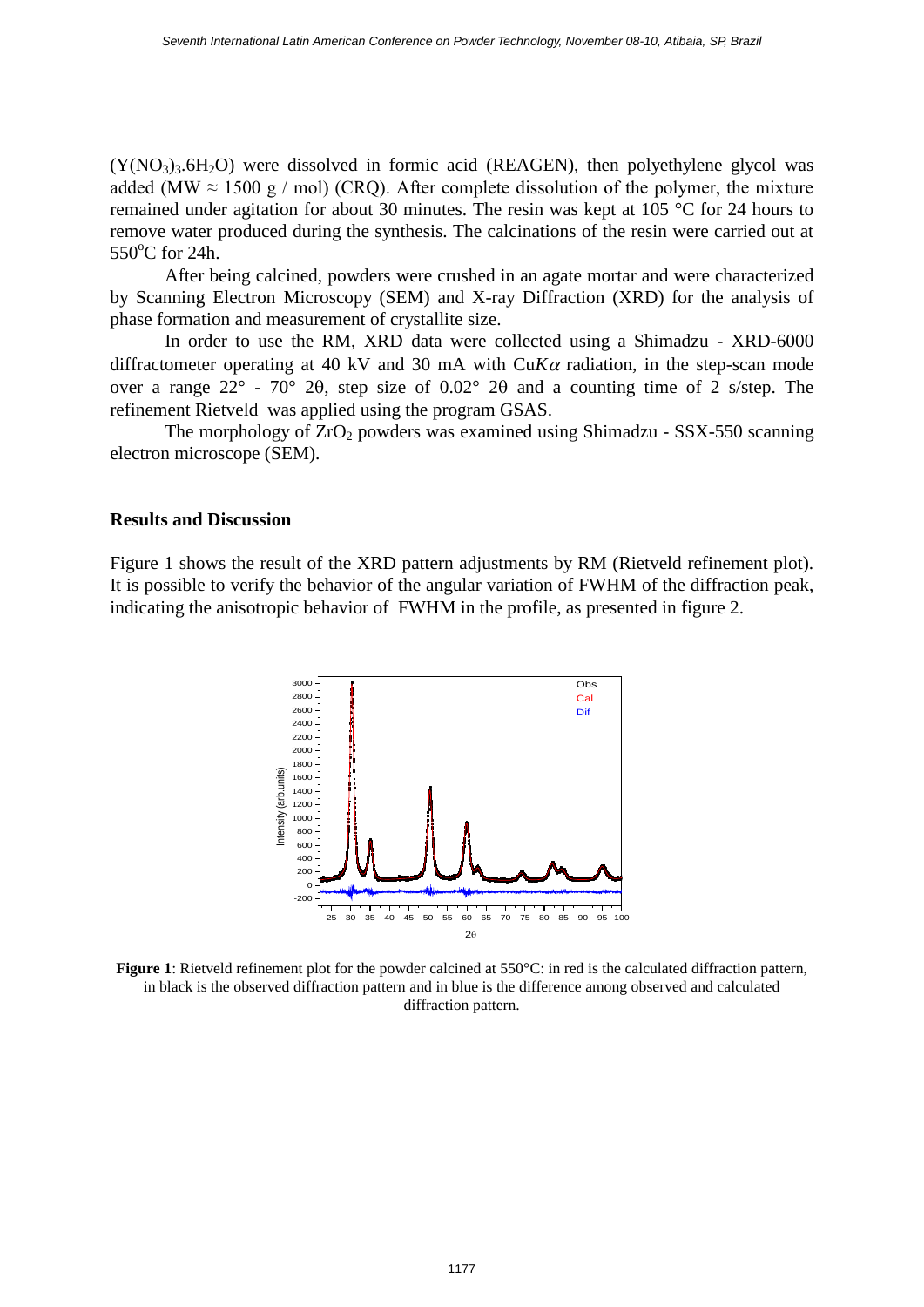

**Figure 2**: Behavior FWHM in function of 2θ.

It is observed in figure 2 that FHWM for the Gauss function increases more quickly than the one of Lorentz, and the combination of the two results in an ascending curve in function of 2θ. This behavior indicate anisotropic effects present in the sample, belonging one to them a distribution of the crystallite sizes, as the model proposed by P. W Stephens [17].

The crystal structure proposal for the yttria-cubic stabilized zirconia is the same of fluorite [19]. They are isostructural and belong to the space group Fm3m. The atomic positions are special positions of the space group Fm3m and they are not adjusted in the refinement. It is known that in yttria stabilized zirconia, there is a substitution of the Zr atoms for the Y atoms [6], however in the Rietveld refinement is not presented a convergence that can be considered physically coherent because the Zr and Y atomic scattering factors are close, these are shown in the Figure 3 for the Cukα radiation, and disabling to identify the substitution degree of these atoms in the stabilized structure.



**Figura 3:** Atomic scattering factor for atoms Zr and Y, Cukα Radiation.

The refinement indicated that due to substitution of Zr for Y, occurs the creation of oxygen vacancies. The generated vacancy percentile was of 17.72%. It is well known that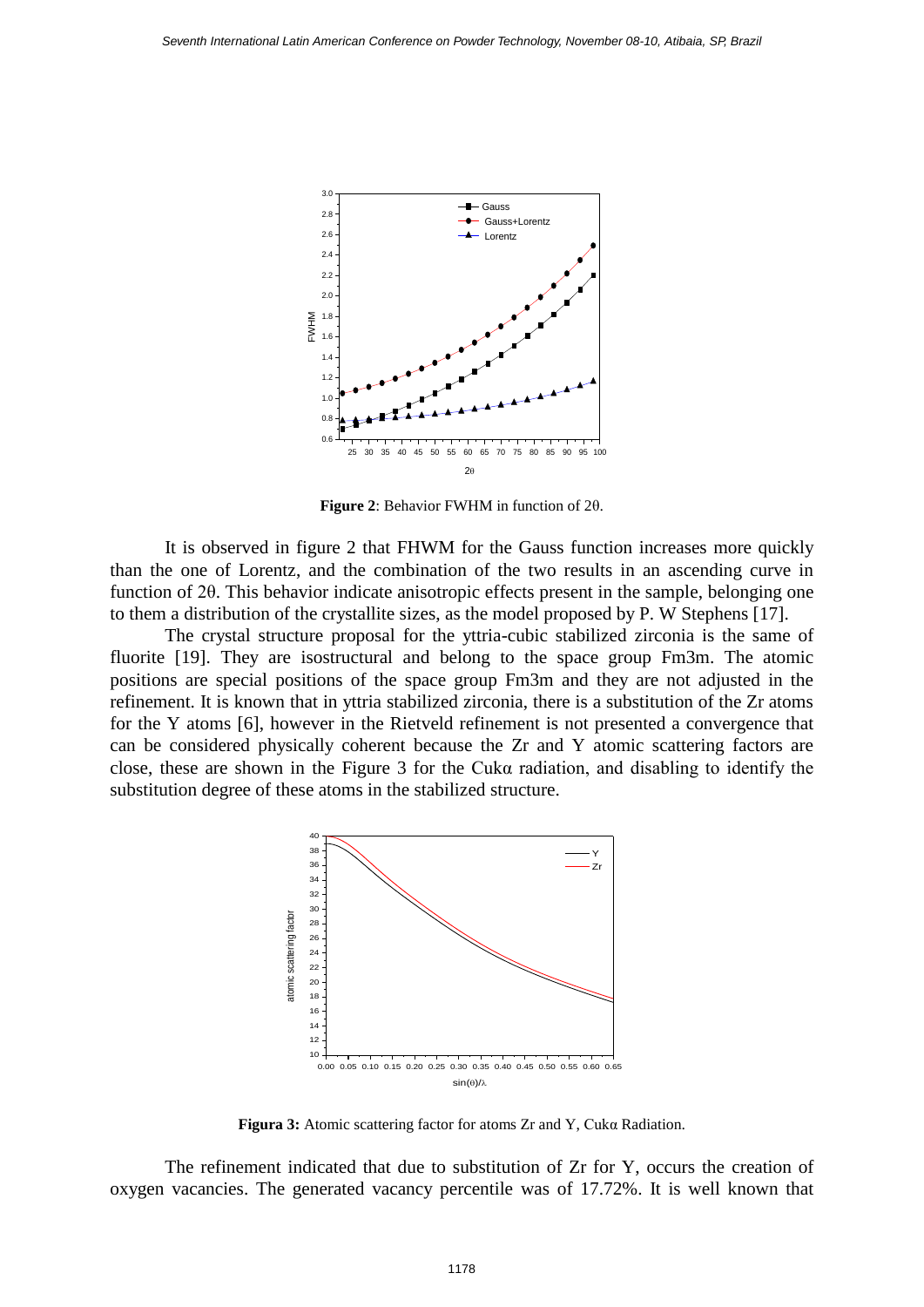these generated vacancies are important, because they give the necessary characteristics for the application of sensor devices of oxygen [6].

The Rietveld refinement was finished when shows best fit by the least-squares method and disagreement indexes were stabilized. These indexes evaluate the adjustment accomplished by RM and also how close the structure proposal is in agreement with the real structure for sample. This indexes converged for Rwp  $(7.17\%)$ , Rp  $(5.18\%)$ ,  $\chi$ 2  $(1.25)$  and Dwd (1.77), 1.932 <Dwd <2.068, and the factor that evaluates the quality of the proposed structure, RF2 (1.81%).

The parameter found were – lattice parameter,  $a = 5.1307(1)$  Å; the cell volume 153,03(1)  $\AA^3$ ; the density 5.80(9) g/cm<sup>3</sup>.

As for the crystallite size, considering the anisotropic effects found in the diffraction profile, the average crystallite size determinate was: 10.43 nm (c axis) and 10.39 (b axis). It can be observed that the crystallites are practically spherical.

Figure 4 presents a micrograph obtained by SEM of the powder. It is not possible observed the individual crystallite, only particle agglomerates with spherical symmetry.



**Figura 4: SEM** image of the sample calcined at 550°C.

## **Conclusion**

From XRD and using Rietveld method were verified that there is only cubic phase with lattice parameter  $a = 5.1307(1)$  Å and the space group Fm3m. This structure proposal for the yttria stabilized zirconia presented low percentile mistake. However the XRD not to make possible to indicate the degree of substitution of Zr and Y atoms, because the curves of atomic scattering of them are very similar, but it indicated that substitution exists due to formation of oxygen vacancies. Due to substitution of the Zr atoms in the Y atoms sites, there are 17.72 % of oxygen vacancies. As the diffraction profile presented anisotropic behavior of FWHM, the model of P. W Stephens can be used. Using Scherrer equation and considering anisotropy effect, the average crystalline size was determinate: 10.43 nm (c axis) and 10.39 (b axis). This spherical symmetry also observed for SEM in the agglomerate powders.